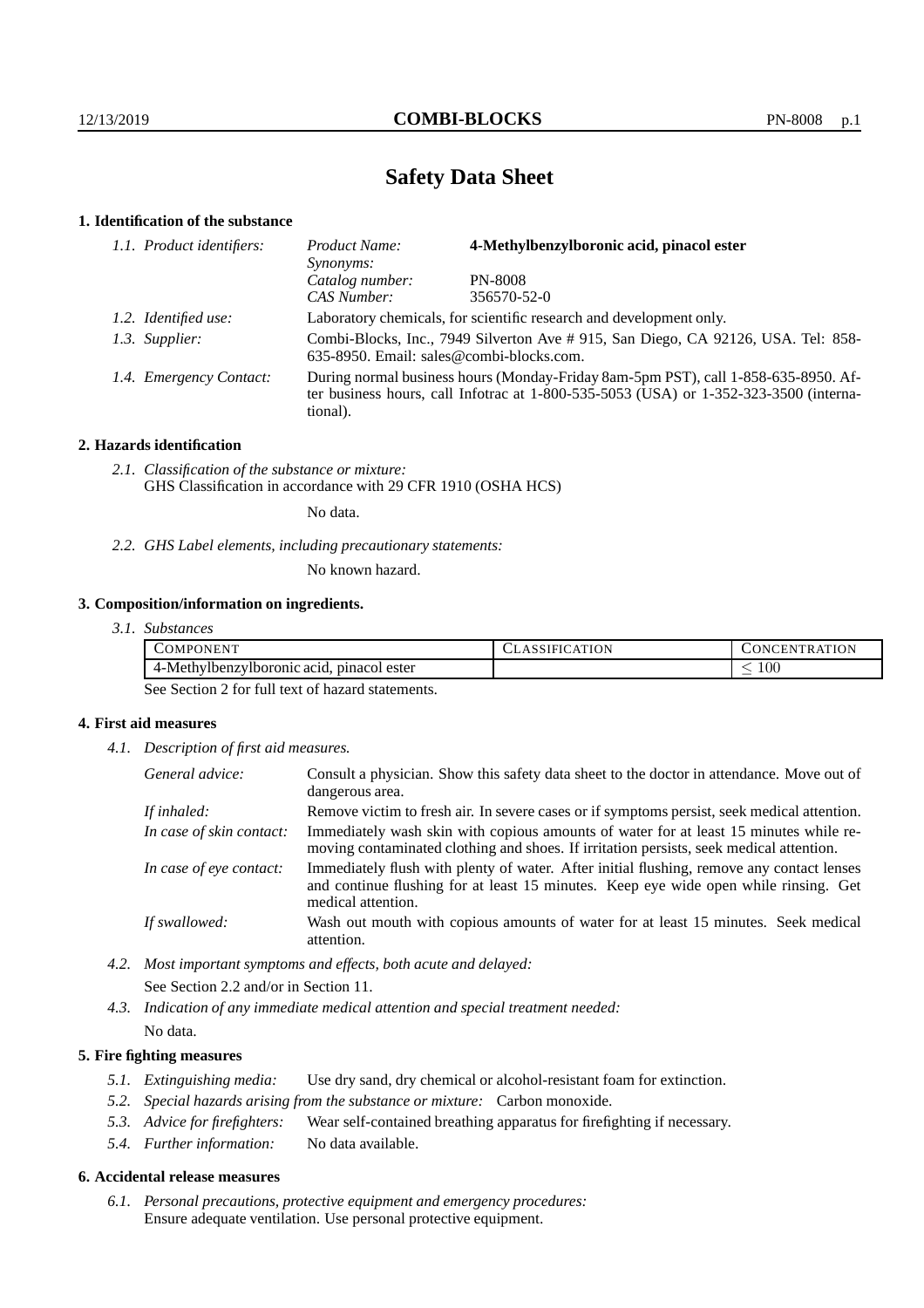| 6.2. Environmental precautions:                                                                                                                                                                                                                                     |                                                                                                                                                                                                                                                                            |  |  |
|---------------------------------------------------------------------------------------------------------------------------------------------------------------------------------------------------------------------------------------------------------------------|----------------------------------------------------------------------------------------------------------------------------------------------------------------------------------------------------------------------------------------------------------------------------|--|--|
| Should not be released into the environment. See Section 12 for additional ecological information.                                                                                                                                                                  |                                                                                                                                                                                                                                                                            |  |  |
| 6.3. Methods and materials for containment and cleaning up:                                                                                                                                                                                                         |                                                                                                                                                                                                                                                                            |  |  |
| Sweep up or vacuum up spillage and collect in suitable container for disposal.                                                                                                                                                                                      |                                                                                                                                                                                                                                                                            |  |  |
| 6.4. Reference to other sections:                                                                                                                                                                                                                                   |                                                                                                                                                                                                                                                                            |  |  |
|                                                                                                                                                                                                                                                                     | Refer to protective measures listed in Sections 8 and 13.                                                                                                                                                                                                                  |  |  |
| 7. Handling and storage                                                                                                                                                                                                                                             |                                                                                                                                                                                                                                                                            |  |  |
|                                                                                                                                                                                                                                                                     | 7.1. Precautions for safe handling: Avoid contact with skin and eyes. Avoid inhalation of vapour or mist. Keep away<br>from sources of ignition - No smoking. Take measures to prevent the build up of electro-<br>static charge. For precautions see section 2.2.         |  |  |
| 7.2. Conditions for safe storage, including any incompatibilities: Store under $-20^{\circ}$ C. Keep container tightly closed in<br>a dry and well-ventilated place. Containers which are opened must be carefully resealed<br>and kept upright to prevent leakage. |                                                                                                                                                                                                                                                                            |  |  |
| 7.3. Specific end use(s):                                                                                                                                                                                                                                           | Laboratory chemicals, for scientific research and development only.                                                                                                                                                                                                        |  |  |
| 8. Exposure Controls / Personal protection                                                                                                                                                                                                                          |                                                                                                                                                                                                                                                                            |  |  |
| 8.1. Control parameters:                                                                                                                                                                                                                                            |                                                                                                                                                                                                                                                                            |  |  |
|                                                                                                                                                                                                                                                                     | Components with workplace control parameters: Contains no substances with occupational exposure limit values.                                                                                                                                                              |  |  |
| 8.2. Exposure controls:                                                                                                                                                                                                                                             |                                                                                                                                                                                                                                                                            |  |  |
| Appropriate engineering controls: Ensure that eyewash stations and safety showers are close to the workstation<br>location. Ensure adequate ventilation, especially in confined areas.                                                                              |                                                                                                                                                                                                                                                                            |  |  |
| Personal protective equipment:                                                                                                                                                                                                                                      |                                                                                                                                                                                                                                                                            |  |  |
| Eye/face protection:                                                                                                                                                                                                                                                | Wear appropriate protective eyeglasses or chemical safety goggles as described by OSHA's<br>eye and face protection regulations in 29 CFR 1910.133 or European Standard EN166.                                                                                             |  |  |
| Skin protection:                                                                                                                                                                                                                                                    | Handle with gloves. Gloves must be inspected prior to use. Use proper glove removal<br>technique (without touching glove's outer surface) to avoid skin contact with this product.<br>Dispose of contaminated gloves after use in accordance with applicable laws and good |  |  |

laboratory practices. Wash and dry hands Body Protection: Complete suit protecting against chemicals, Flame retardant antistatic protective clothing., The type of protective equipment must be selected according to the concentration and amount of the dangerous substance at the specific workplace.

Respiratory protection:

Control of environmental exposure: Prevent further leakage or spillage if safe to do so. Do not let product enter drains.

# **9. Physical and chemical properties**

*9.1. Information on basic physical and chemical properties*

| (a)      | Appearance:                                   | Liquid   |
|----------|-----------------------------------------------|----------|
| (b)      | Odour:                                        | No data  |
| (c)      | Odour Threshold:                              | No data  |
| (d)      | pH:                                           | No data  |
| (e)      | Melting point/freezing point:                 | No date. |
| (f)      | Initial boiling point and boiling range:      | No data  |
| (g)      | Flash point:                                  | No data  |
| (h)      | Evaporatoin rate:                             | No data  |
| (i)      | Flammability (solid, gas):                    | No data  |
| (j)      | Upper/lower flammability or explosive limits: | No data  |
| $\rm(k)$ | Vapour pressure:                              | No data  |
| (1)      | Vapour density:                               | No data  |
| (m)      | Relative density:                             | No data  |
| (n)      | Water solubility:                             | No data  |
| $\circ$  | Partition coefficient: n-octanol/water:       | No data  |
| (p)      | Auto-ignition:                                | No data  |
| (q)      | Decomposition temperature:                    | No data  |
| (r)      | Viscosity:                                    | No data  |
| (s)      | Explosive properties:                         | No data  |
| (t)      | Oxidizing properties:                         | No data  |
|          |                                               |          |